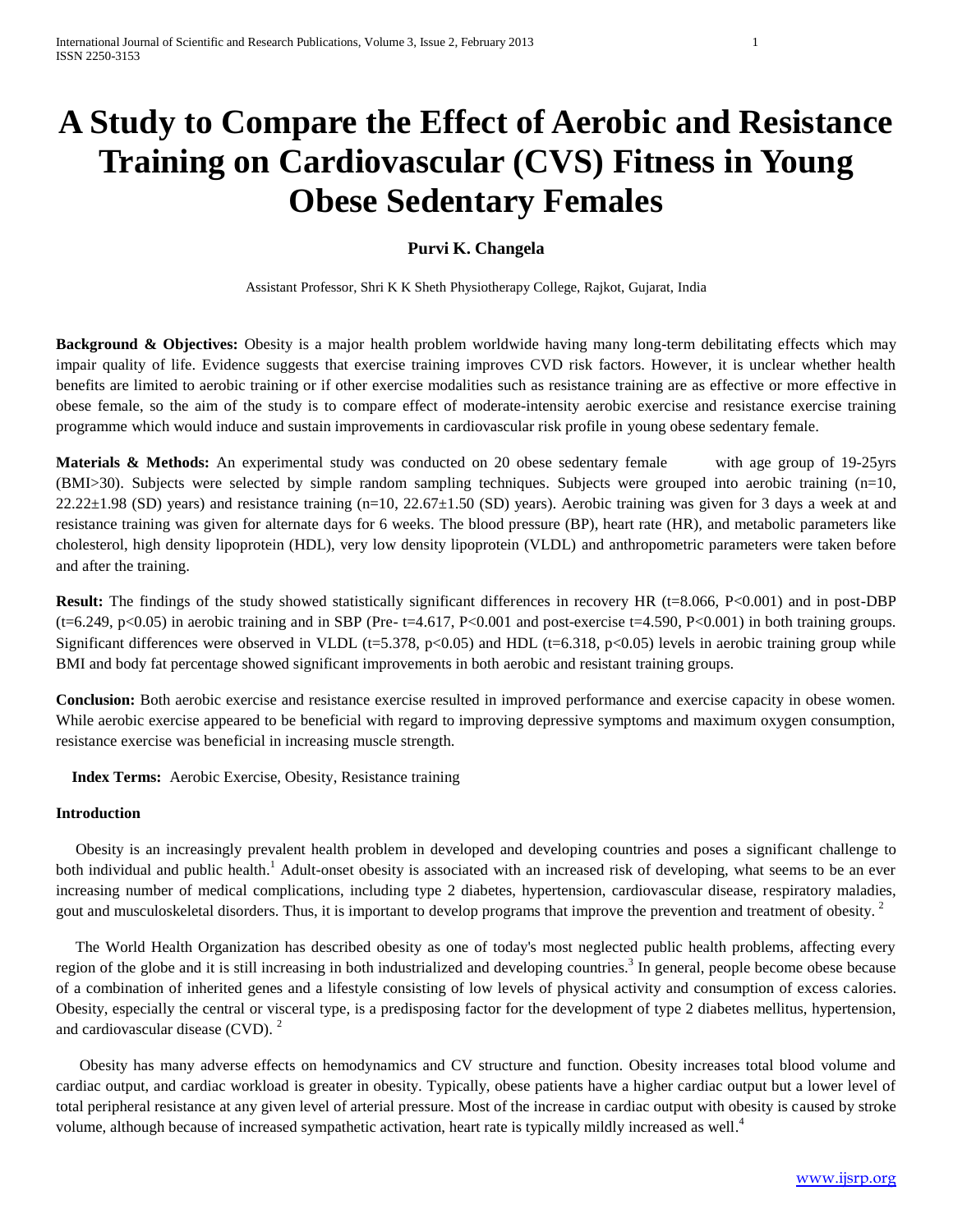Considerable research has been undertaken to identify efficacious method to help alleviate the array of health disorders commonly associated with obesity. Participation in regular aerobic exercises is now considered an essential component in any long term obesity management strategy because of its potential to provide metabolic benefits and assist in the maintenance of energy balance.<sup>5</sup> Epidemiological and clinical studies have demonstrated that the regular practice of aerobic exercise is important factor for prevention and treatment of this disease (Solomon et al., 1997). Research concluded that about 80–90 min of moderate-intensity physical training per day may be needed to avoid or limit weight regain and to prevent cardiovascular diseases in formerly overweight or obese individuals. <sup>6</sup>

 The most recent studies mentioned that aerobic exercise training has capacity to improve the intrinsic pump capacity of the myocardium.<sup>7</sup> The constant stress of aerobic exercise forces the heart to gradually enlarge, thus further exercise eventually requires less effort to continue. Research suggested that HR increase immediately following a work bout which is affected by the amount of resistance, the number of repetitions and the muscle mass involved in the contraction (small vs. large mass exercises). A previous study showed weight loss improves HRR in overweight and obese population, suggesting that HRR may be a modifiable risk factor via changes in body weight.<sup>8</sup>

In terms of chronic adaptations of training, there is a reduction in HR following resistance training, which is considered beneficial.<sup>8</sup> Resistance exercise improves muscular strength and can improve body composition provided that a sufficient exercise stimulus is prescribed. Effects of resistance exercise training on body composition and metabolic profile are well established in obese adults, but warrant further investigation in obese youth. Many researcher reviews the rationale for including a resistance training component with interventions geared toward overweight and obese adolescents by discussing the effects on various health measures.<sup>9</sup>

 Though aerobic and resistance trainings induce improvement in body fat composition and have favorable metabolic effects in obese women, it is still unclear whether health benefits are limited to aerobic training or if other exercise modalities like resistance training or endurance training are as effective or more effective in obese female.

#### **Methodology**

**Study design:** The Experimental study design

# **Sampling Technique:** Simple Random Sampling

**Sample collection:** 20 healthy female subjects in age group of 19-25 yrs were taken for the study from various OPD centers in and around Rajkot.

#### **Inclusion Criteria:**

- **1.** Age group: 19-25 years.
- **2.** Only female participants with BMI>30 were included.
- **3.** Subjects living sedentary life style (no regular sports activities for at least 2 years).

#### **Exclusion Criteria:**

- 1. Healthy subjects without any history of pathologic or orthopedic limitation were included in the study.
- 2. Subject who is currently engaged in any of the other exercise programs.
- 3. Subjects with no cardiovascular, musculoskeletal, respiratory, or other chronic diseases that might limit training or testing,
- 4. Menstrual irregularities,
- 5. Subjects using medication (eg. beta-blockers),
- 6. Subjects following any dieting programme.

#### **Materials used:**

- 1. Sphygmomanometer
- 2. Stethoscope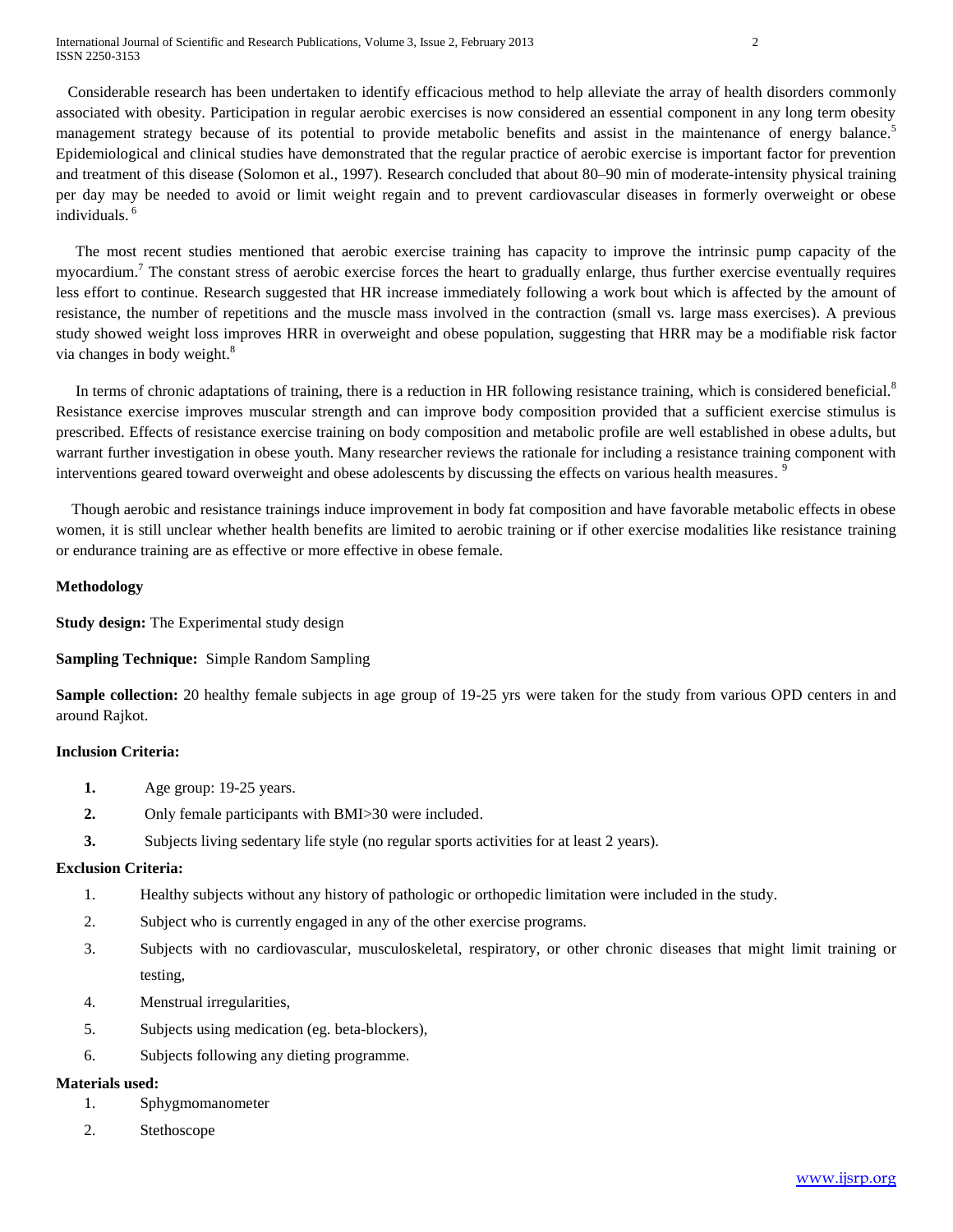- 3. Weighing machine
- 4. Treadmill
- 5. Weight cuffs
- 6. Kinanthropometric rod
- 7. Heart rate monitor (cardio-vigil)
- 8. Body composition measurement

# **Testing Procedure:**

- The proposed title and procedure was being approved by ethical committee members, written consent was taken from subjects who fulfilled the inclusion and exclusion criteria and they were randomly selected for aerobic training $(n=10)$  and resistant training group(n=10).
- All participants were familiar with the exercise testing protocol by going through preliminary exercise test. Height was measured using kinanthropometric rod and weight was measured by the weighing machine. BMI was calculated as weight (kg)/height (m2) and body fat percentage was calculated by using formula as body fat  $%=1.37\times$  BMI -3.47 (Durnin & Womersley, 1974).
- Systolic (SBP) and diastolic blood pressure (DBP) were measured in a sitting position by using an inflatable cuff and mercury sphygmomanometer before and after the exercise. Cardiovigil was used to monitor the HR continuously.
- Blood samples for lipid analysis (10 ml) were drawn early in morning only at baseline (fasting). Metabolic parameters like cholesterol, high density lipoprotein (HDL), Very Low Density Lipoprotein (VLDL) and anthropometric parameters were assessed prior to training, at the first week and then after the six weeks of training by making the subjects sit on the chair.

# **Training program:**

# **Aerobic Training:**

- The program included warm-up phase for 5 minutes of stretching exercises, 30 minutes of aerobic exercises like walking, jogging, aerobic dance with music at 50-75% of maximum heart rate (MHR) and cool-down phase for 5 minutes of stretching, three times a week for 2 months.
- All sessions were supervised by a professional physiotherapist.
- Cardiovigil heart rate monitor was used to maintain 60% to 70% of maximum HR during the aerobic exercise session.
- HR, SBP and DBP were measured before and after the exercise in the sitting position and recovery heart rate rHR was measured at third minute of post exercise session.
- Maximum heart rate was calculated by using the formula:

$$
HRmax = 220 \text{-} Age
$$

# **Resistance training:**

- Resistance training program was given for alternate days for 6 weeks. In resistance training 4 sets of 10 repetitions were performed by the subjects, based on the Delorme and Watkins technique.
- Training was started with 10 lifts with 50% of 10 RM, then 75% of 10 RM and progressed to 100% of 10 RM.
- Seven different types of exercises like abdominal curl ups, biceps curls, triceps extension, back extension, leg curls, side leg raises and knee extension were included.

## **Statistical Analysis:**

 All data are presented as mean ± standard deviation (SD). The pre and post exercises data were analyzed with a statistical paired sample t-test. Statistical significance was accepted at P<0.05. An alpha level of 0.001 was used in determining statistical significance using the SPSS program for Windows, version 14.0.

## **Result**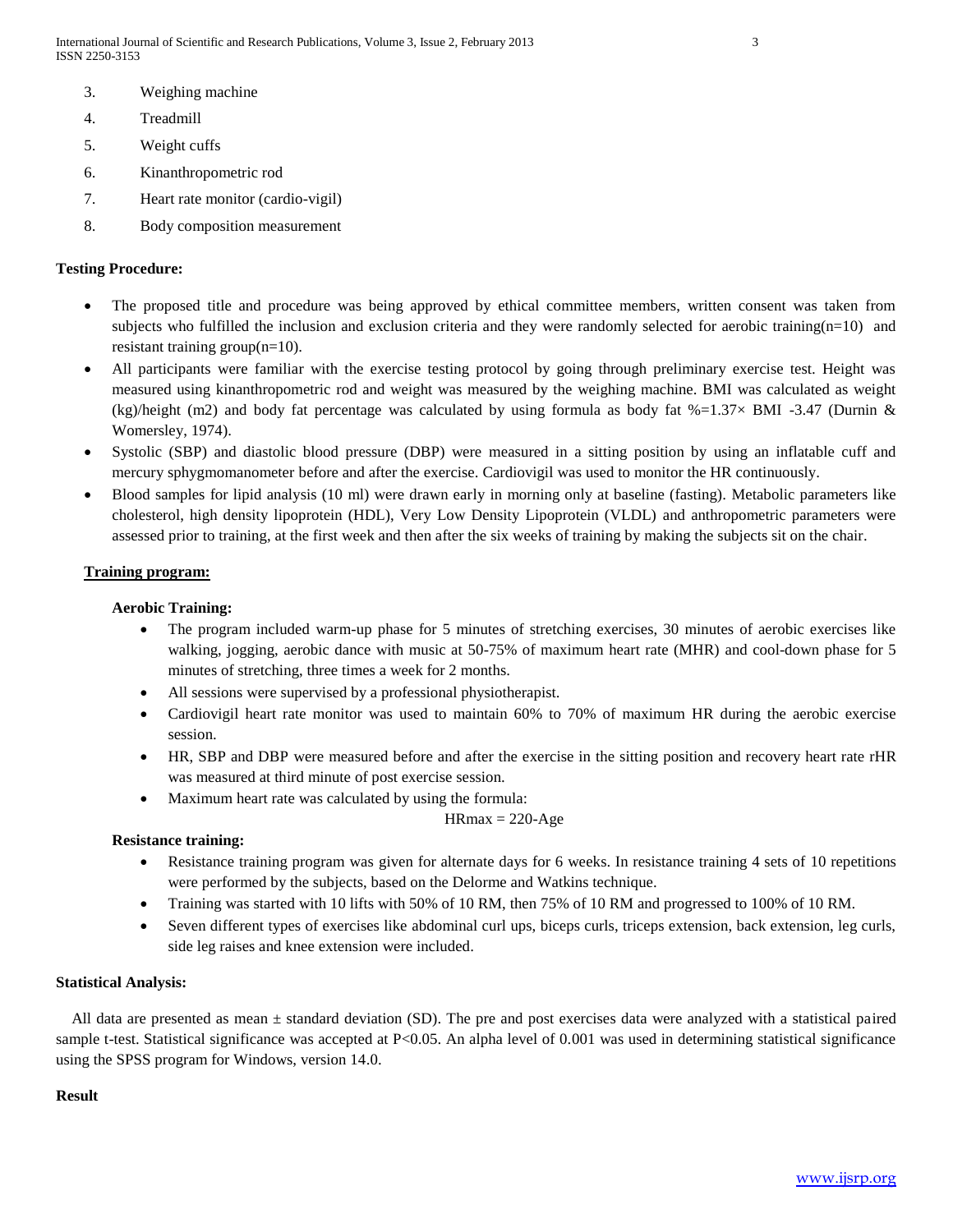- Results of paired t-test in aerobic training in pre SBP ( $t=4.114$ , P=0.003) and post SBP ( $t=7.108$ , P<0.001) showed more significant changes than resistance training in pre SBP ( $t=4.617$ , P<0.001) and post SBP ( $t=4.590$ , P<0.001) values and pre DBP (t=6.249, p<001) and post DBP (t= 7.652, p<0.001) showed statistically significant changes as compared to resistance training.
- The pre to post training paired t-test of cholesterol, triglycerides, HDL (pre  $45.40\pm3.533$ , post  $53.60\pm3.134$ ,  $t=6.318$ ,  $p<0.05$ ) and VLDL (pre  $28.10\pm1.415$ , post  $26.86\pm0.760$ , t=5.378, p<0.05) in aerobic training group were significant as compared to resistance training group.
- The pre to post training results of weight, BMI and body fat percentage were statistically significant in cases of aerobic and resistance training  $(P<0.001)$  in both group  $(P=0.06)$ .

| Variables       | Aerobic             |                     | <b>Resistance</b>   |                     |  |
|-----------------|---------------------|---------------------|---------------------|---------------------|--|
|                 | Post<br>Pre         |                     | Pre                 | Post                |  |
| Weight (kg)     | $77.30 \pm 5.870$   | $73.40 + 6.114$     | $77.10 \pm 6.045$   | $75.40 \pm 5.739$   |  |
| <b>BMI</b>      | $31.93 \pm 1.466$   | $30.32 \pm 1.5383$  | $32.19 \pm 2.571$   | $31.47 \pm 2.362$   |  |
| Body $%$        | $40.27 \pm 2.009$   | $38.07 \pm 2.107$   | $40.63 \pm 3.523$   | $39.64 \pm 3.236$   |  |
| $Chol$ (mg/dl)  | $242.70 \pm 21.176$ | $233.00 \pm 19.539$ | $247.50 \pm 13.360$ | $242.60 \pm 13.945$ |  |
| $HDL$ (mg/dl)   | $45.40 \pm 3.533$   | $53.60 \pm 3.134$   | $46.10 \pm 5.724$   | $49.40 + 4.993$     |  |
| $VLDL$ (mg/dl)  | $28.10 \pm 1.415$   | $26.86 \pm 0.760$   | $27.82 + 27.34$     | $1.48 \pm 1.139$    |  |
| Pre SBP(mm Hg)  | $128.10 + 4.954$    | $124.20 \pm 2.820$  | $129.70 + 4.498$    | $126.70 \pm 3.713$  |  |
| Post SBP(mm Hg) | $131.70 + 4.083$    | $123.70 \pm 2.540$  | $131.70 + 4.667$    | $127.20 \pm 3.910$  |  |
| Pre DBP(mm Hg)  | $85.00 \pm 3.265$   | $81.80 \pm 3.119$   | $83.70 \pm 2.311$   | $83.50 \pm 2.877$   |  |
| Post DBP(mm Hg) | $86.20 \pm 2.820$   | $80.70 \pm 2.750$   | $83.00 \pm 2.160$   | $82.60 \pm 1.349$   |  |

# **Table 1: The Pre and post test Differences in studied variables in Two groups**

**HDL: High Density Lipoprotein; VLDL: Very Low Density Lipoprotein; SBP : Systolic Blood Pressure; DBP : Diastolic Blood Pressure**

**Table 2: The t-values and 95% confidence intervals of variables in two groups**

|                  |        | Aerobic           |        | <b>Resistance</b> |              |       |  |
|------------------|--------|-------------------|--------|-------------------|--------------|-------|--|
| <b>Variables</b> |        | 95% CI<br>t value |        | 95% CI<br>t value |              |       |  |
|                  |        | <b>Upper</b>      | Lower  |                   | <b>Upper</b> | Lower |  |
| Weight (kg)      | 16.714 | 4.428             | 3.372  | 7.965             | 2.182        | 1.217 |  |
| BMI              | 14.773 | 1.856             | 1.363  | 7.383             | 0.940        | 0.499 |  |
| Body %           | 14.773 | 2.543             | 1.867  | 7.383             | 1.288        | 0.684 |  |
| $Chol$ (mg/dl)   | 6.746  | 12.952            | 6.447  | 5.770             | 6.820        | 2.979 |  |
| $HDL$ (mg/dl)    | 6.318  | 5.26              | 11.135 | 6.128             | 2.081        | 4.518 |  |
| VLDL (mg/dl)     | 5.378  | 1.761             | 0.178  | 2.092             | 0.998        | 0.038 |  |
| $Pre$ SBP(mm Hg) | 4.114  | 6.044             | 1.755  | 4.617             | 4.469        | 1.530 |  |
| Post SBP(mm Hg)  | 7.108  | 10.545            | 5.454  | 4.590             | 6.717        | 2.282 |  |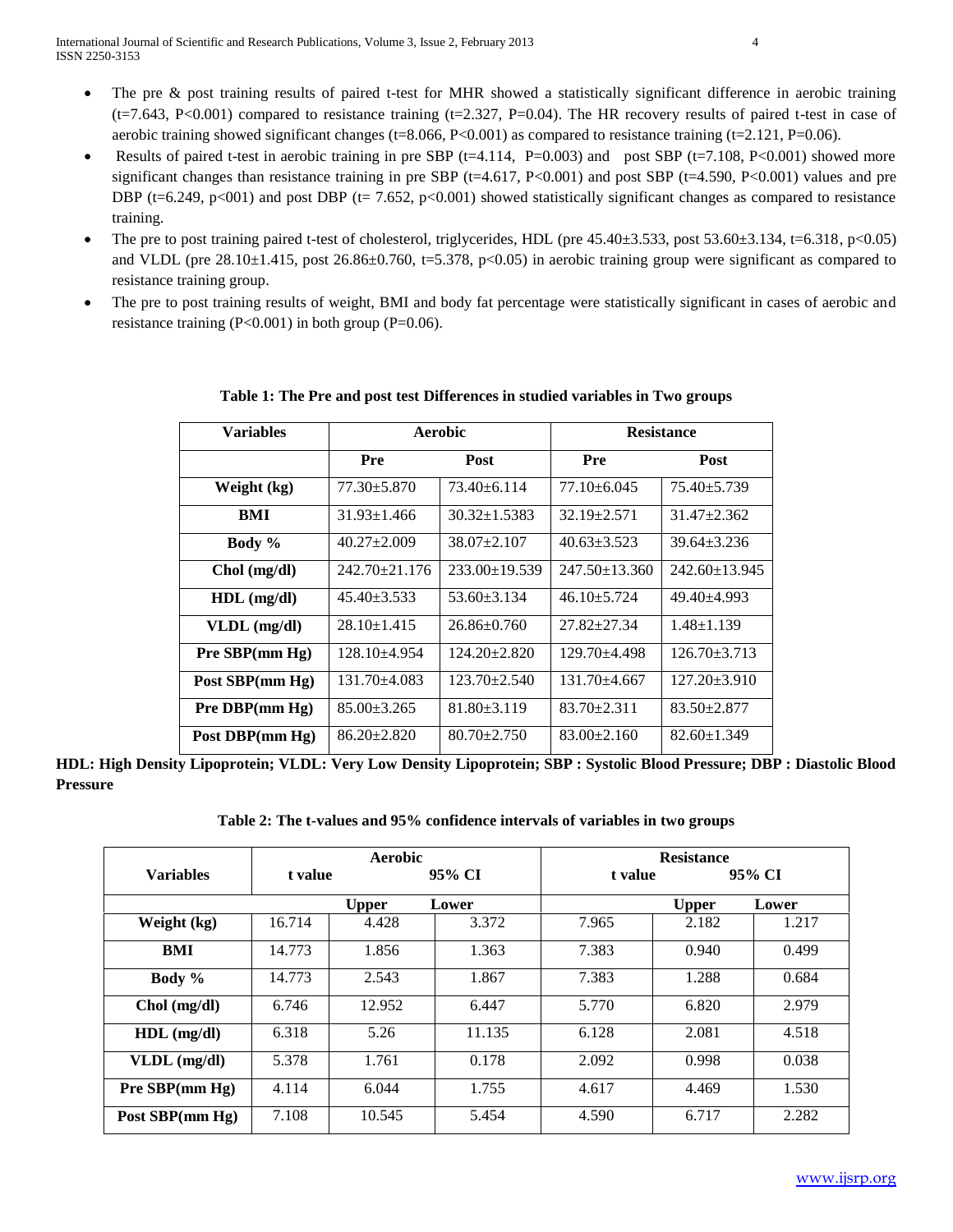| Pre DBP/mm Hg)  | 6.249 | 4.358 | 2.041 | 0.259 | 1.945 | 1.545                      |
|-----------------|-------|-------|-------|-------|-------|----------------------------|
| Post DBP(mm Hg) | .652  | 7.126 | 3.873 | 0.557 | 2.024 | $\Omega$<br>مطلب المتعالية |

**CI: Confidence Interval; HDL:High Density Lipoprotein; VLDL : Very Low Density Lipoprotein; SBP : Systolic Blood Pressure; DBP : Diastolic Blood Pressure**

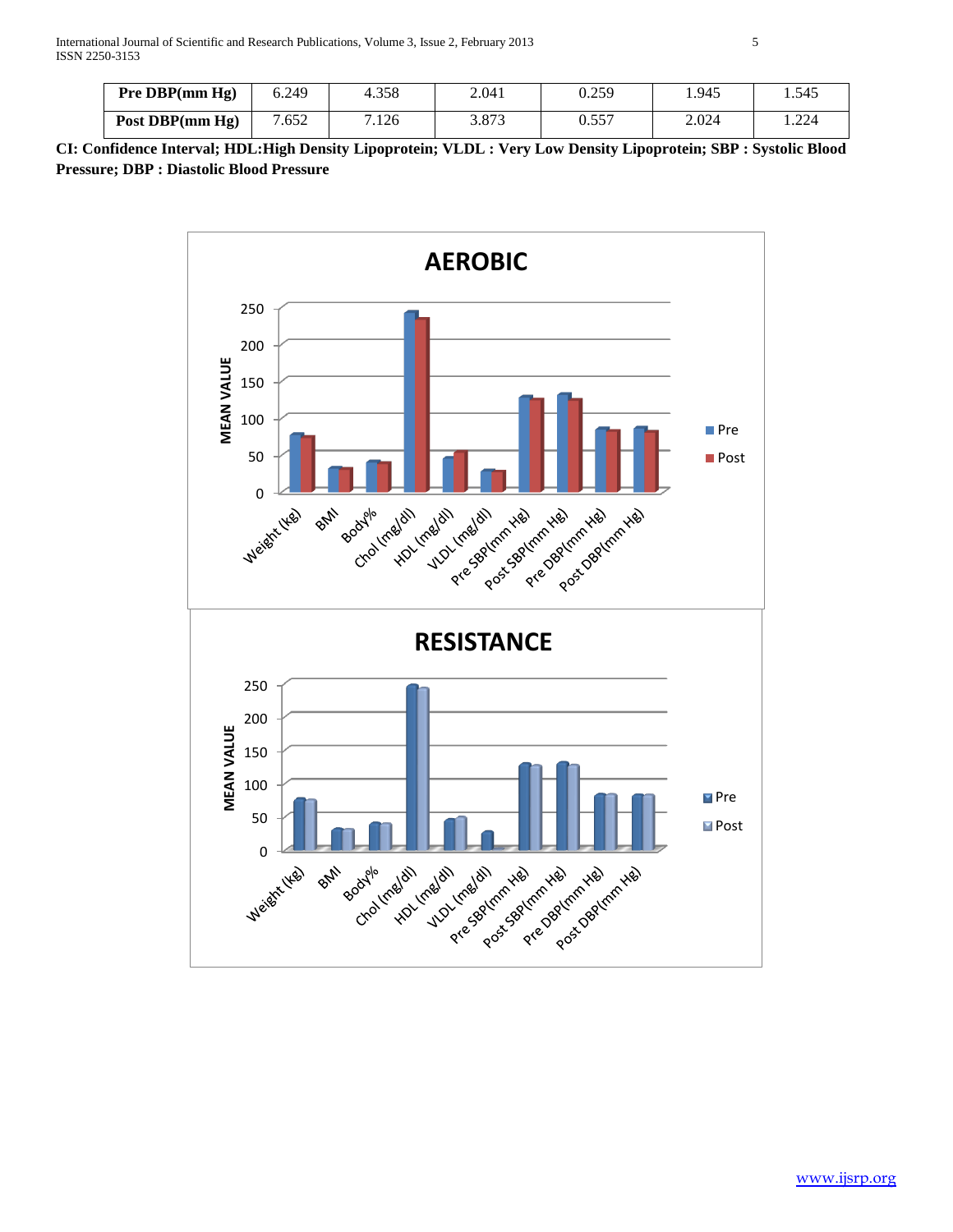| <b>Variable</b>   |                                     | <b>Mean</b> | <b>SD</b> | <b>Value</b> | $\mathbf{p}$ | 95% CI<br><b>Upper</b> | Lower |
|-------------------|-------------------------------------|-------------|-----------|--------------|--------------|------------------------|-------|
|                   | Pre<br>(week 1 HR<br>$max$ )        | 109.40      | 2.988     | 7.643        | < 0.001      | 9.460                  | 5.139 |
| <b>AEROBIC</b>    | Post<br>(week 6 HR<br>$max$ )       | 116.70      | 2.626     |              |              |                        |       |
| <b>RESISTANCE</b> | <b>Pre</b><br>(week 1 HR<br>$max$ ) | 82.20       | 5.432     | 2.327        | < 0.04       | 2.564                  | 0.035 |
|                   | Post<br>(week 1 HR<br>max)          | 80.90       | 4.306     |              |              |                        |       |

**Table 3: The Comparison of pre and post test HRmax of aerobic and resistance exercises group**

**CI: Confidence Interval; HR max: Heart Rate Maximum (beats/min)**

**Table 4: The Comparison of Pre and Post Test value of rHR 3min of aerobic and resistance groups**

| <b>Variable</b>   |                                    | <b>Mean</b> | <b>SD</b> | <b>Value</b> | $\mathbf{p}$ | <b>Upper</b> | 95% CI<br>Lower |
|-------------------|------------------------------------|-------------|-----------|--------------|--------------|--------------|-----------------|
| <b>AEROBIC</b>    | Pre<br>(week 1<br>rHR 3min)        | 97.40       | 5.378     | 8.066        | < 0.001      | 8.579        | 4.820           |
|                   | Post<br>(week 6<br>rHR 3min)       | 90.70       | 4.599     |              |              |              |                 |
| <b>RESISTANCE</b> | <b>Pre</b><br>(week 1<br>rHR 3min) | 80.40       | (5.758)   | 2.121        | 0.06         | 2.066        | 0.066           |
|                   | Post<br>(week 6)<br>rHR 3min)      | 79.40       | (4.595)   |              |              |              |                 |

**CI: Confidence Interval; rHR (beats/min) 3 min: Recovery heart Rate 3rd min**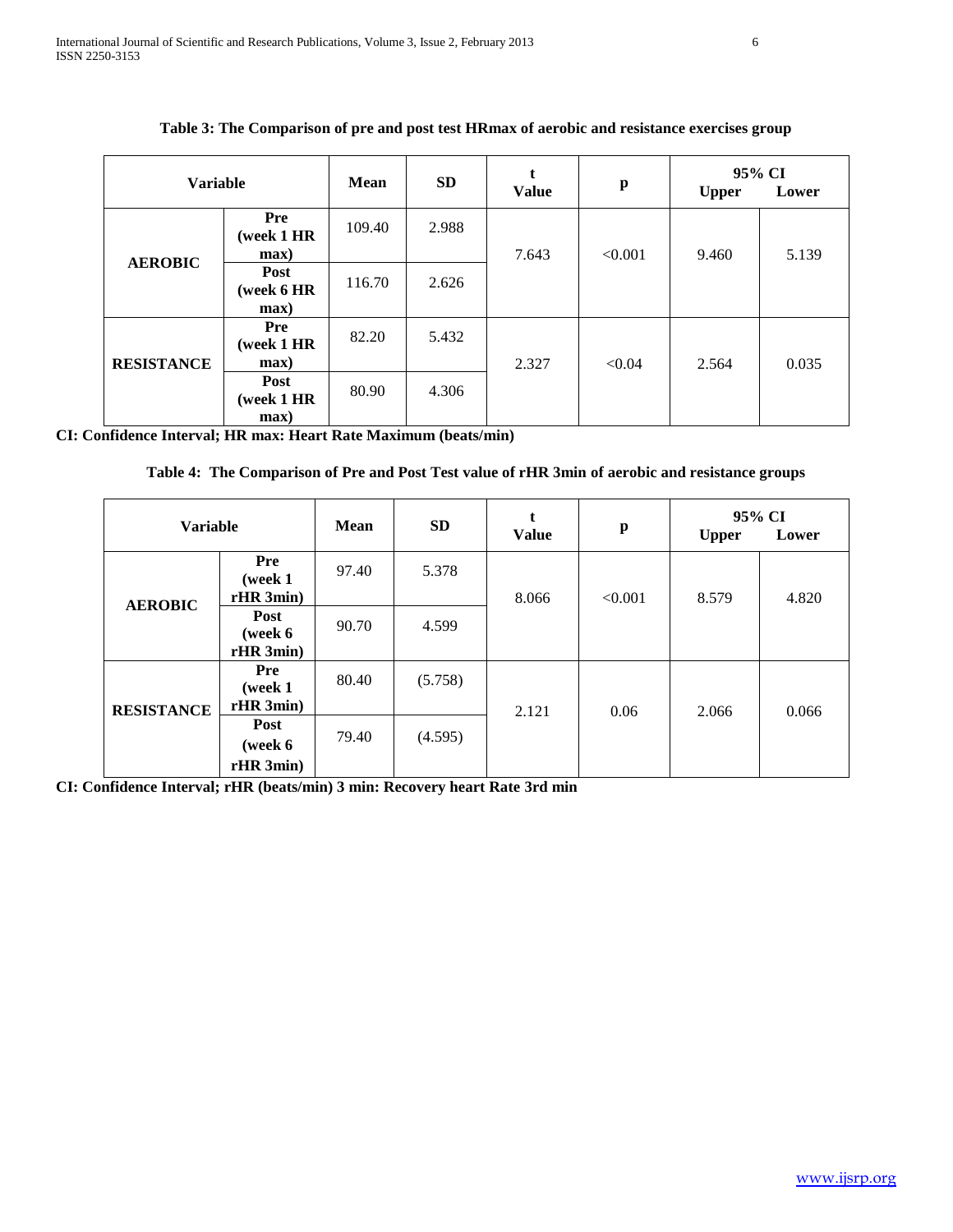



#### **DISCUSSION**

 The present study support the experimental hypothesis, study evaluated the effects of two different exercise program on cardiac fitness variables such as BP and HR, metabolic parameters such as HDL, VLDL and anthropometric parameters. In the present study, aerobic exercise and resistance training resulted in reduction in very low density lipoprotein (VLDL) and improvement in HDL levels while aerobic training showed more statistically significant results than resistance training group. Aerobic training increases HDL cholesterol.

The result of present study shows changes in metabolic parameters which is supported by **Sunami Y et al., (1999)** which says that the concentration of HDL is inversely correlated with the risk of coronary heart disease. He also explained that exercise enhances the production of the enzymes that facilitate HDL transportation of cholesterol back into the liver to be broken down. Thus, HDL acts as a scavenger in the reverse transport of cholesterol.<sup>10</sup>

 Although the present study did not include a diet modification component in the two training groups, body weight, BMI and body fat percentage showed a marked reduction when observed individually in both groups. The alterations in body composition are most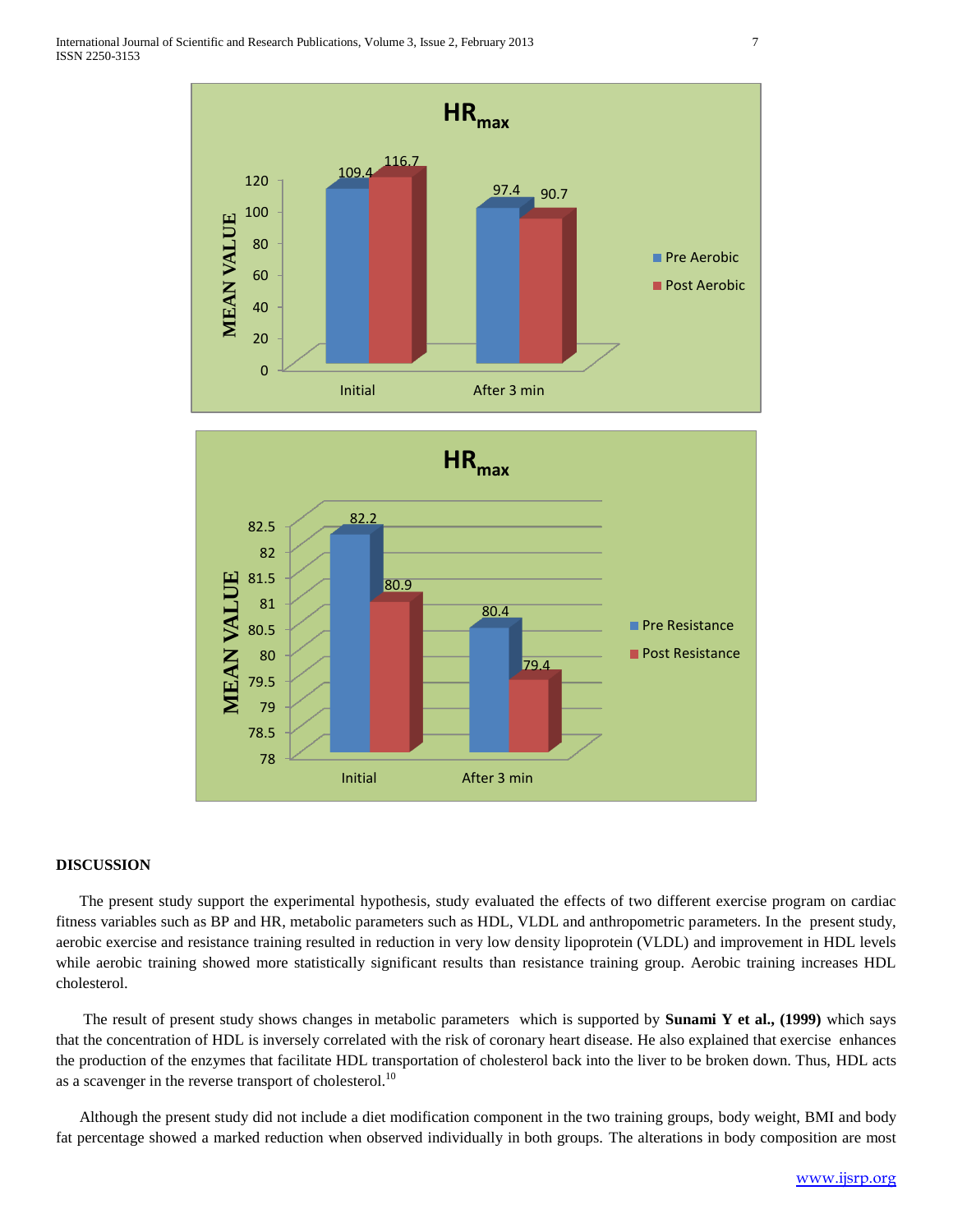often attributed to aerobic exercise with a decrease in fat weight and a maintenance or slight increase in fat-free mass indicating the importance of aerobic exercise in burning calories and losing body fat was explained by **Banz WJ et al., (2003)**, support the result of present study.

 Statistically significant changes have been observed in recovery heart rate in case of aerobic training in present study can be justified by study of **Mcardle WD et al., (2001)** who explained that exercise training creates an imbalance between the tonic activity of sympathetic accelerator and parasympathetic depressor neurons in favor of greater vagal dominance, a response mediated primarily by increased parasympathetic activity and a small decrease in sympathetic discharge. The reduction in recovery HR of the present study could be due to the fact that active recovery immediately after the event encourages recovery and reduces muscle lactate levels faster than complete rest. It also enhances performance, as there is continued use of free fatty acids as fuel during active recovery.<sup>12</sup>

 The decrease in both systolic and diastolic blood pressure was observed after aerobic and strength training in present study. Statistically significant differences were observed more frequently in aerobic program, it may be because of favorable changes in vascular compliance, thus could reduce peripheral resistance. The results of the present study are in accordance with study of **Kravitz L (2001)** who explained that the aerobic exercise may lower blood pressure partly involve with the effects of two hormones, epinephrine and nor-epinephrine.<sup>8</sup>

 HR which is acutely elevates immediately after a work bout can be affected by the amount of resistance, the number of repetitions and muscle mass involved in the contraction (small vs. large mass exercises). **Kelley GA (2000)** stated that systolic and diastolic blood pressures may show dramatic increases during and after a resistance exercise bout, so the patients with cardiovascular diseases should be monitored more attentively. He also suggested that the effects of resistance training on blood pressure are varied largely due to differences in the study design. $^{13}$ 

#### **CONCLUSION**

 The results of the present study indicated that aerobic training is more beneficial than resistance training in improving cardiovascular fitness of the person. It can be used as a preventive measure in obese female who are at risk of developing cardiovascular diseases. Aerobic training also increases energy expenditure by activation of lipolysis and affects the reduction of body weight and body fat percentage.

#### **Acknowledgment**

 I wish to express my special thanks to respectable Dr. Sarla Bhatt for their kind support and guide in the journal publication and all my colleagues especially Dr Milin Nandani for their help and valuable suggestions. My sincere thanks to the subjects who participated in this study.

#### **References**

- 1. James PT, Leach R, Kalamara E, Shayeghi M. The worldwide obesity epidemic. Obes Res 2001; 9: 228-33.
- 2. S. C. Wearing, E. M. Hennig, N. M. Byrne, J. R. Steele and A. P. Hills. The impact of childhood obesity on musculoskeletal form. Obesity reviews 2006; (7): 209–18.
- 3. Andrew M Prentice. The emerging epidemic of obesity in developing countries. Int. J. Epidemiol. Feb 2006; 35 (1): 93- 9.
- 4. Peter G. Kopelman Obesity as a medical problem. Nature. 2000; Pp : 404.
- 5. DM Roffey. Exercises intensity, exercises training and energy metabolism in overweight and obese males. Institute of health and biomedical innovation. School of Human movement study, faculty of health, Queensland University Of Technology; 2008
- 6. Lakka TA, Bouchard C. Physical activity, obesity and cardiovascular diseases. Handb Exp Pharmacol. 2005; 170:137- 63.
- 7. Kemi, OJ, Wisloff U. High-intensity aerobic exercise training improves the heart in health and disease. J Cardiopulm Rehabil Prev, 2010 ; 30 : 2-11.
- 8. Kravitz L. Resistance Training: Adaptations and Health Implications. Idea Today Health Publications. 1996;14:38-46.
- 9. [O. G. Geirsdottir,](http://biomedgerontology.oxfordjournals.org/search?author1=O.+G.+Geirsdottir&sortspec=date&submit=Submit) [A. Arnarson,](http://biomedgerontology.oxfordjournals.org/search?author1=A.+Arnarson&sortspec=date&submit=Submit) [K. Briem,](http://biomedgerontology.oxfordjournals.org/search?author1=K.+Briem&sortspec=date&submit=Submit) [A. Ramel,](http://biomedgerontology.oxfordjournals.org/search?author1=A.+Ramel&sortspec=date&submit=Submit) [P. V.](http://biomedgerontology.oxfordjournals.org/search?author1=P.+V.+Jonsson&sortspec=date&submit=Submit)  [Jonsson](http://biomedgerontology.oxfordjournals.org/search?author1=P.+V.+Jonsson&sortspec=date&submit=Submit)[http://biomedgerontology.oxfordjournals.org/content/early/2012/04/09/gerona.gls096.abstract -](http://biomedgerontology.oxfordjournals.org/content/early/2012/04/09/gerona.gls096.abstract#aff-2)